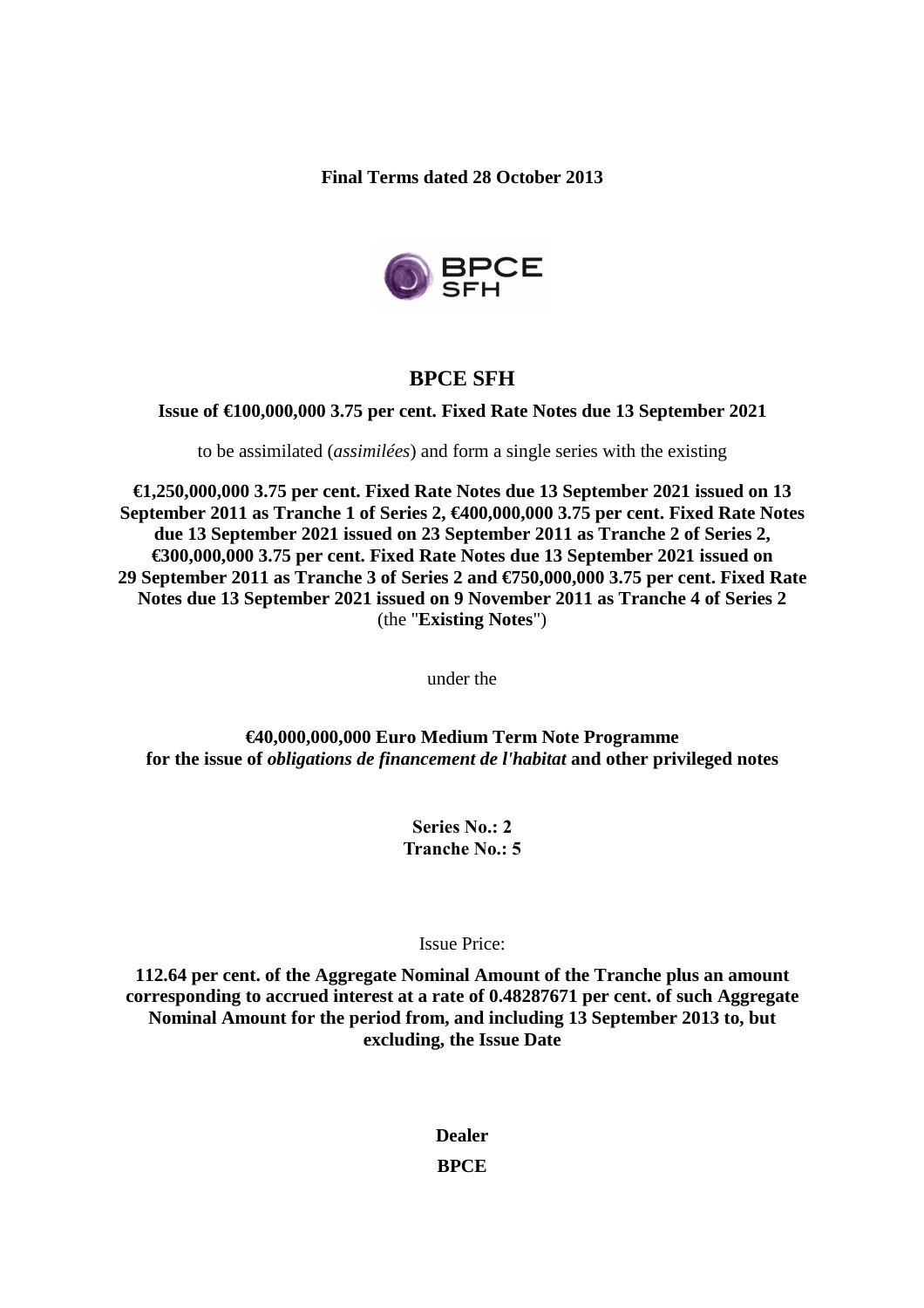## **PART A - CONTRACTUAL TERMS**

Terms used herein shall be deemed to be defined as such for the purposes of the terms and conditions (the "**Terms and Conditions**") included in "Terms and Conditions of the French law Notes" section set forth in the base prospectus dated 19 April 2011 which received visa No.11-125 from the *Autorité des marchés financiers* (the "**AMF**") on 19 April 2011, and which are incorporated by reference in the base prospectus dated 30 April 2013 which received visa No. 13-192 from the *Autorité des marchés financiers* (the "**AMF**") on 30 April 2013 as supplemented by (i) the first supplement dated 9 August 2013 which received visa No. 13-453 from the AMF on 9 August 2013 and (ii) the second supplement dated 2 October 2013 which received visa No. 13-522 from the AMF on 2 October 2013 (together, the "**Base Prospectus**") which together constitute a base prospectus for the purposes of the Prospectus Directive (as defined below).

This document constitutes the final terms (the "**Final Terms**") relating to the notes described herein (the "**Notes**") for the purposes of Article 5.4 of the Prospectus Directive and must be read in conjunction with the Base Prospectus. Full information on the Issuer and the offer of the Notes is only available on the basis of the combination of these Final Terms, the Terms and Conditions and the Base Prospectus. The Base Prospectus and these Final Terms are available for viewing on the websites of BPCE (www.bpce.fr) and of the AMF (www.amffrance.org) and during normal business hours at the registered office of the Issuer and at the specified office of the Paying Agent(s) where copies may be obtained.

"**Prospectus Directive**" means Directive 2003/71/EC of the European Parliament and of the Council of 4 November 2003 (as amended, including by the 2010 PD Amending Directive, to the extent implemented in the relevant Member State of the European Economic Area which has implemented the Prospectus Directive (each a "**Relevant Member State**")), and includes any relevant implementing measure of the Prospectus Directive in each Relevant Member State, and "**2010 PD Amending Directive**" means Directive 2010/73/EU of the European Parliament and of the Council of 24 November 2010 and includes any relevant implementing measure of the 2010 PD Amending Directive.

| 1. | (i)                        | <b>Series Number:</b>                      | $\overline{2}$                                                                                                                    |
|----|----------------------------|--------------------------------------------|-----------------------------------------------------------------------------------------------------------------------------------|
|    | (ii)                       | <b>Tranche Number:</b>                     | 5                                                                                                                                 |
|    | (iii)                      | Date on which Notes become<br>fungible:    | The Notes will, upon listing, be assimilated<br>( <i>assimilées</i> ) and form a single series with the<br><b>Existing Notes.</b> |
| 2. | <b>Specified Currency:</b> |                                            | Euro (" $\epsilon$ ")                                                                                                             |
| 3. | <b>Notes:</b>              | <b>Aggregate Nominal</b><br>Amount<br>- of |                                                                                                                                   |
|    | (i)                        | Series:                                    | €2,800,000,000                                                                                                                    |
|    | (11)                       | Tranche:                                   | €100,000,000                                                                                                                      |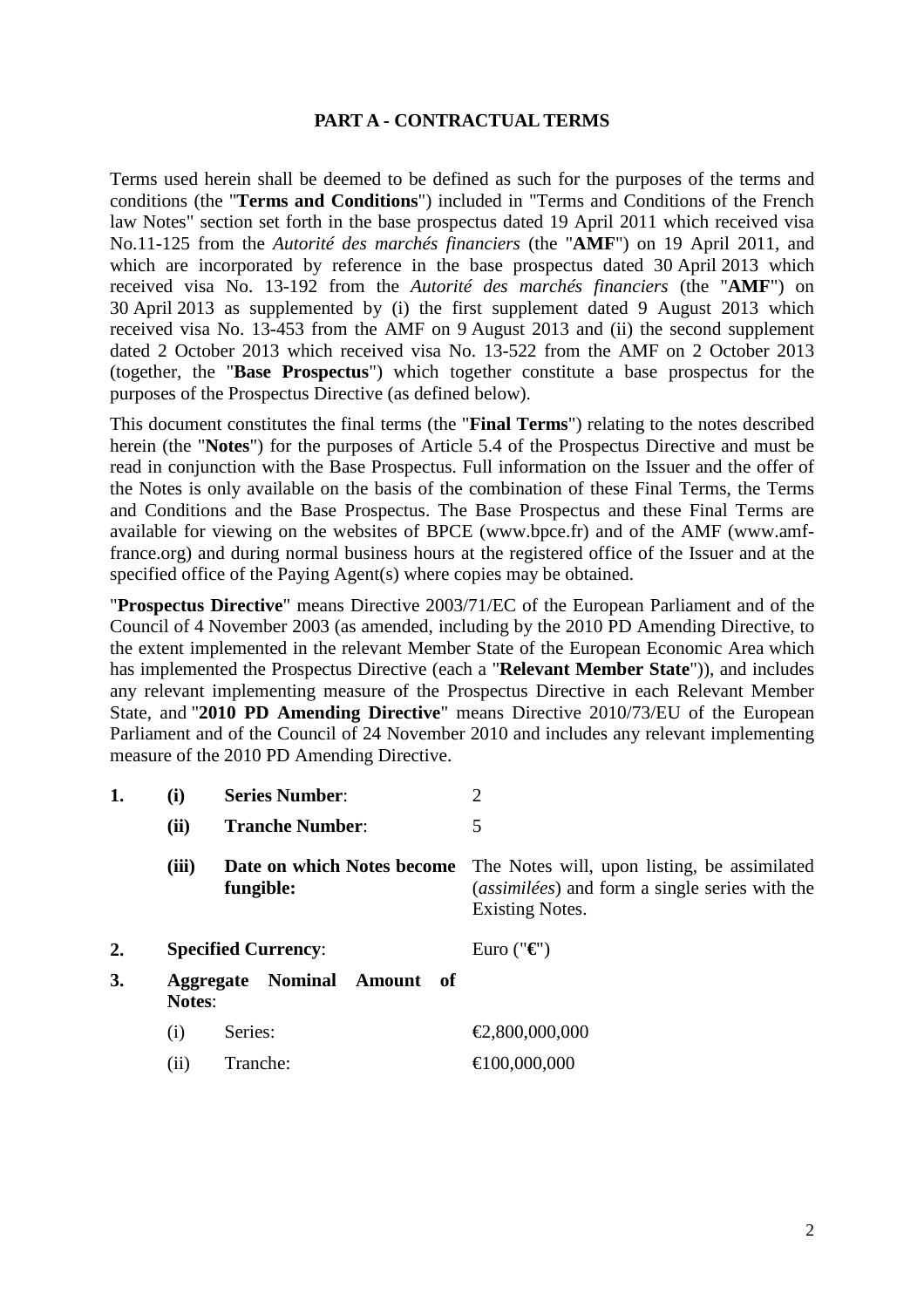| 4.  | <b>Issue Price:</b> |                                                 | 112.64 per cent. of the Aggregate Nominal<br>Amount of the Tranche plus an amount<br>corresponding to accrued interest at a rate of<br>0.48287671 per cent. of such Aggregate<br>Nominal Amount for the period from, and<br>including 13 September 2013<br>to,<br>but<br>excluding, 30 October 2013 |
|-----|---------------------|-------------------------------------------------|-----------------------------------------------------------------------------------------------------------------------------------------------------------------------------------------------------------------------------------------------------------------------------------------------------|
| 5.  |                     | <b>Specified Denomination:</b>                  | €100,000                                                                                                                                                                                                                                                                                            |
| 6.  | (i)                 | <b>Issue Date:</b>                              | 30 October 2013                                                                                                                                                                                                                                                                                     |
|     | (ii)                | <b>Commencement</b><br><b>Interest</b><br>Date: | 13 September 2013                                                                                                                                                                                                                                                                                   |
| 7.  |                     | <b>Final Maturity Date:</b>                     | 13 September 2021                                                                                                                                                                                                                                                                                   |
| 8.  |                     | <b>Interest Basis:</b>                          | 3.75 per cent. Fixed Rate<br>(further particulars specified below)                                                                                                                                                                                                                                  |
| 9.  |                     | <b>Redemption/Payment Basis:</b>                | Subject to any purchase and cancellation or<br>early redemption, the Notes will be redeemed<br>at the Final Maturity Date at 100 per cent. of<br>the Aggregate Nominal Amount                                                                                                                       |
|     |                     |                                                 | (further particulars specified below)                                                                                                                                                                                                                                                               |
| 10. |                     | <b>Change of Interest Basis:</b>                | Not Applicable                                                                                                                                                                                                                                                                                      |
| 11. |                     | <b>Put/Call Options:</b>                        | Not Applicable                                                                                                                                                                                                                                                                                      |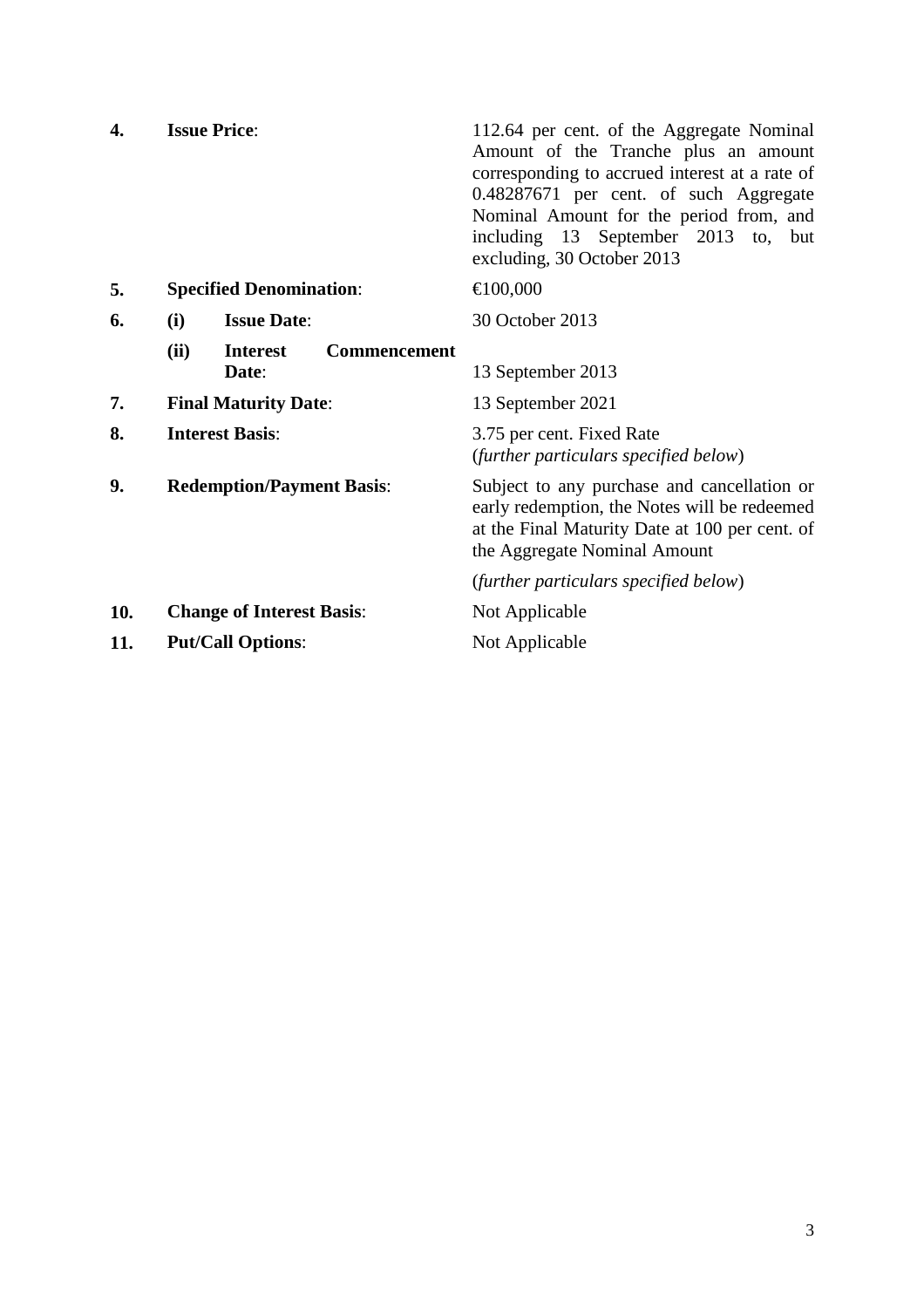**12. Date of corporate authorisations for issuance of Notes obtained**:

Decision of the *Conseil d'administration* (board of directors) of BPCE SFH dated 4 March 2011 authorising the issue of *obligations de financement de l'habitat* and other ressources benefiting from the *privilège* referred to in Article L. 515-19 of the French *Code monétaire et financier* up to EUR 6,000,000,000, for the period beginning on 1 April 2011 and closing on 31 December 2011; this maximum amount may be reached *inter alia* by the issue of *obligations de financement de l'habitat* within the framework of the Programme;

Decision of the *Conseil d'administration* (board of directors) of BPCE SFH dated 16 September 2011 authorising the quarterly programme of borrowings which benefit from the said *privilège* referred to in Article L. 515-19 of the French *Code monétaire et financier* of up to EUR 3,000,000,000 for the fourth quarter of 2011.

Decisions of the *Conseil d'administration* (board of directors) of the Issuer (i) dated 17 December 2012 authorising the issue of *obligations de financement de l'habitat* and other resources benefiting from the *privilège* referred to in Article L.515-19 of the French *Code monétaire et financier* up to  $\epsilon$ 10,000,000,000 for the period beginning on 1 January 2013 and ending on 31 December 2013 and (ii) dated 27 September 2013 authorising the quarterly programme of borrowings benefiting from such *privilège* up to  $\text{\textsterling}3,000,000,000$  for the fourth quarter of 2013

### **PROVISIONS RELATING TO INTEREST PAYABLE**

| 13. | <b>Fixed Rate Note Provisions:</b> |                                | Applicable                                                                                                  |  |  |
|-----|------------------------------------|--------------------------------|-------------------------------------------------------------------------------------------------------------|--|--|
|     | (i)                                | Rate of Interest:              | 3.75 per cent. <i>per annum</i> payable annually in<br>arrear                                               |  |  |
|     | (11)                               | <b>Interest Payment Dates:</b> | 13 September in each year, from and<br>including 13 September 2014 up to and<br>including the Maturity Date |  |  |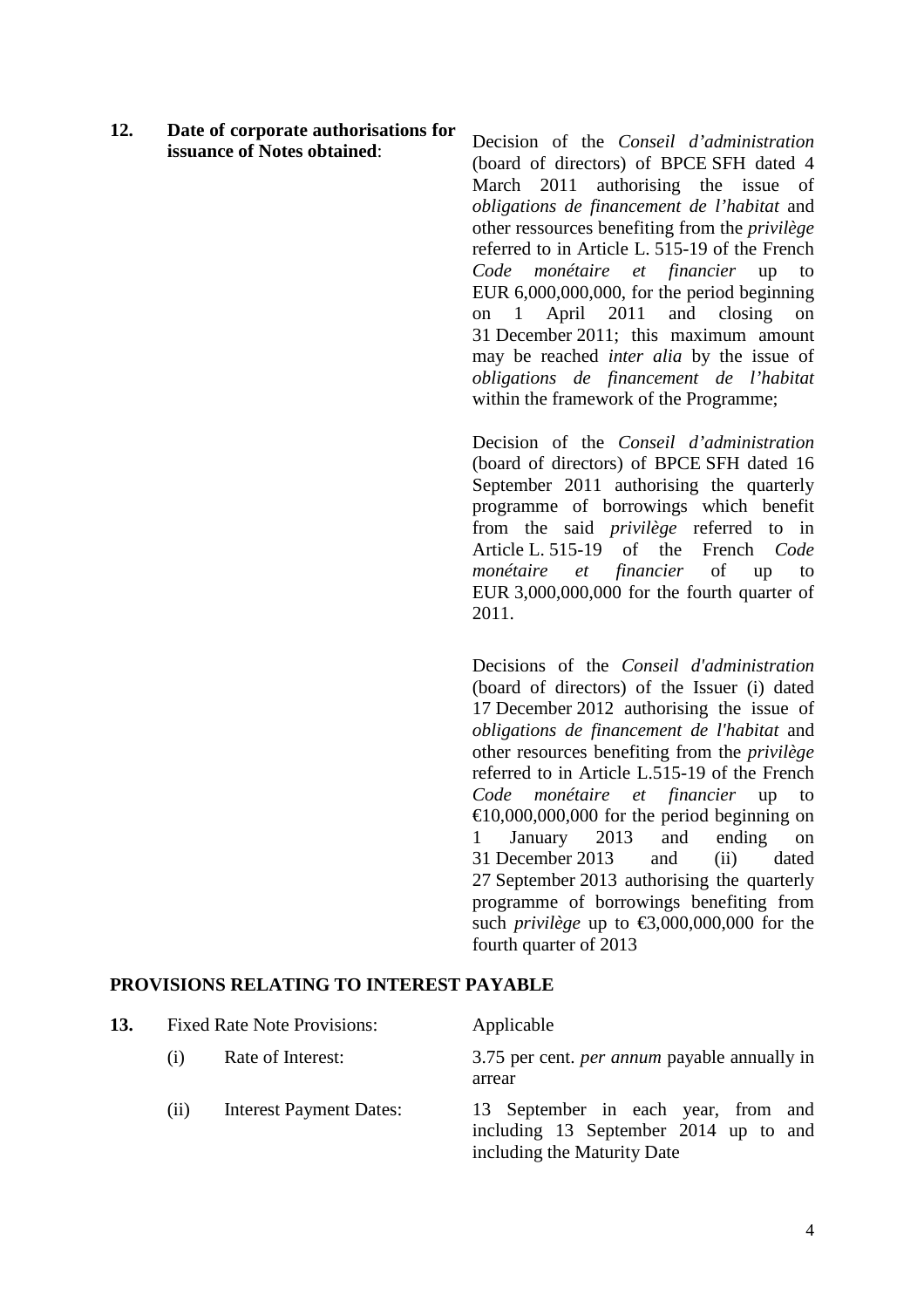|     | (iii)                                 | <b>Fixed Coupon Amount:</b>                      | €100,000<br>Secified<br>$\textcolor{red}{\textbf{\textsterling}}3,750$<br>in<br>per<br>Denomination |
|-----|---------------------------------------|--------------------------------------------------|-----------------------------------------------------------------------------------------------------|
|     | (iv)                                  | <b>Broken Amount:</b>                            | Not Applicable                                                                                      |
|     | (v)                                   | Fraction<br>Count<br>Day<br>(Condition $5(a)$ ): | Actual/Actual-ICMA                                                                                  |
|     | (vi)                                  | <b>Determination Dates:</b>                      | 13 September in each year                                                                           |
| 14. | <b>Floating Rate Note Provisions:</b> |                                                  | Not Applicable                                                                                      |
| 15. | <b>Zero Coupon Note Provisions:</b>   |                                                  | Not Applicable                                                                                      |

## **PROVISIONS RELATING TO REDEMPTION**

| 16.        | <b>Call Option:</b>                                                                                                                            | Not Applicable                                |
|------------|------------------------------------------------------------------------------------------------------------------------------------------------|-----------------------------------------------|
| 17.        | <b>Put Option:</b>                                                                                                                             | Not Applicable                                |
| 18.        | <b>Final Redemption Amount of each</b><br>Note:                                                                                                | $\epsilon$ 100,000 per Specified Denomination |
| <b>19.</b> | <b>Redemption by Instalment:</b>                                                                                                               | Not Applicable                                |
| 20.        | <b>Early Redemption Amount:</b>                                                                                                                |                                               |
|            | Early Redemption Amount(s) of each<br>Note payable on event of default or<br>other early redemption as set out in<br>the Terms and Conditions: | $\epsilon$ 100,000 per Specified Denomination |
| 21.        | <b>Purchases (Condition 6(h)):</b>                                                                                                             | Applicable                                    |

## **GENERAL PROVISIONS APPLICABLE TO THE NOTES**

| 22. |          | <b>Governing law:</b>                                                                                                                               | French law                        |
|-----|----------|-----------------------------------------------------------------------------------------------------------------------------------------------------|-----------------------------------|
| 23. |          | <b>Form of Notes:</b>                                                                                                                               | Dematerialised Notes              |
|     | (i)      | Dematerialised<br>Form of<br>Notes:                                                                                                                 | Bearer form ( <i>au porteur</i> ) |
|     | (ii)     | <b>Registration Agent:</b>                                                                                                                          | Not Applicable                    |
|     | (iii)    | Temporary Global Certificate: Not Applicable                                                                                                        |                                   |
| 24. | $7(g)$ : | Financial Centre or other special<br>provisions relating to payment<br>dates for the purposes of Condition                                          | Not Applicable                    |
| 25. |          | Talons for future Coupons<br>- or<br><b>Receipts to be attached to Definitive</b><br>Materialised Notes (and dates on<br>which such Talons mature): | Not Applicable                    |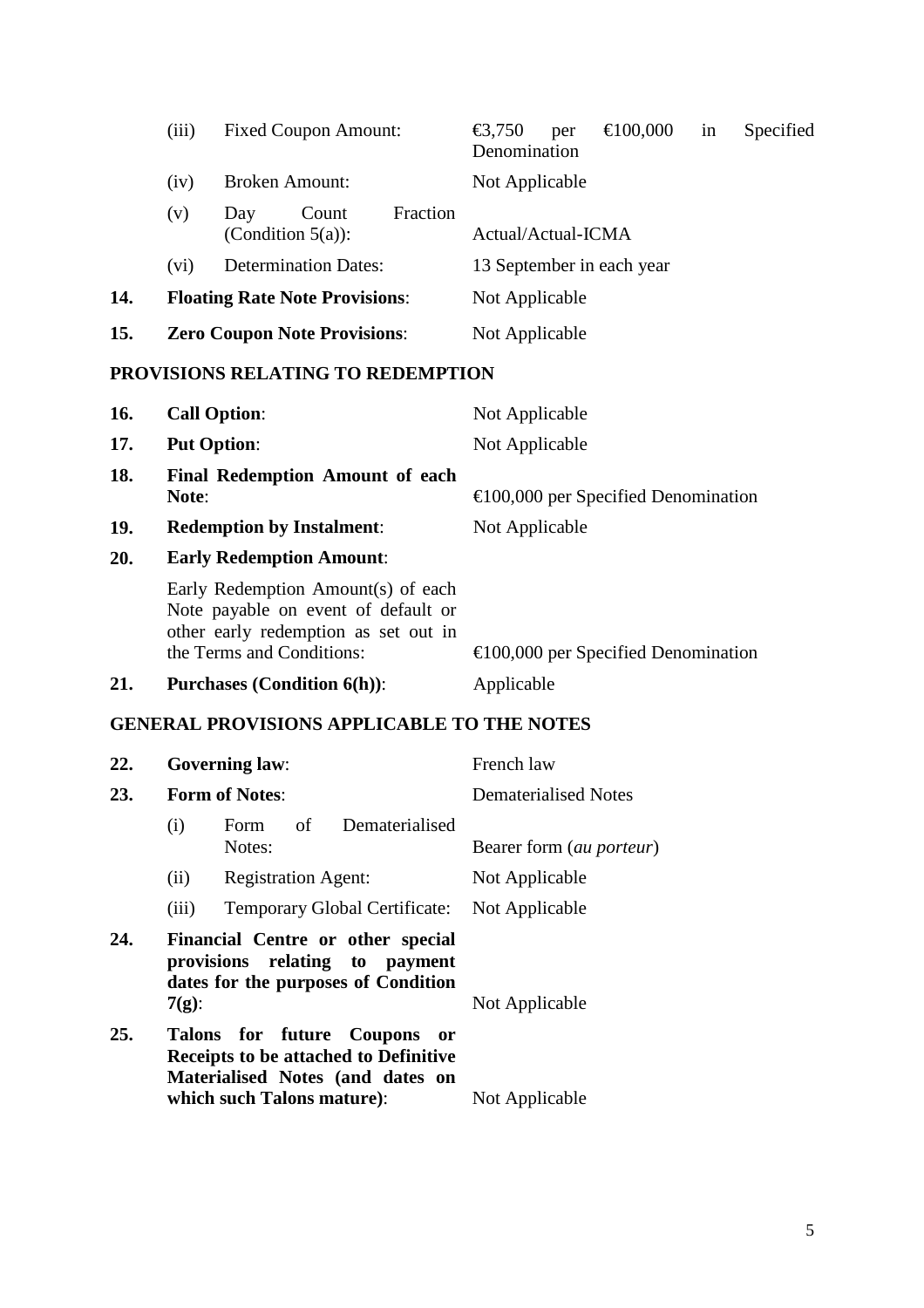**26.** *Masse*: The provisions of Condition 10 apply The initial Representative is: **Sylvain Thomazo**  20, rue Victor Bart 78000 Versailles France The alternate Representative is: **Sandrine d'Haussy**  69, avenue Gambetta 94100 Saint Maur Des Fosses

#### France

#### **GENERAL**

The aggregate principal amount of Notes issued has been translated into Euro at the rate of [●] per cent. producing a sum of: Not Applicable

### **RESPONSIBILITY**

I accept responsibility for the information contained in these Final Terms.

Signed on behalf of BPCE SFH: By: Jean-Philippe Berthaut, *Directeur Général Délégué* Duly authorised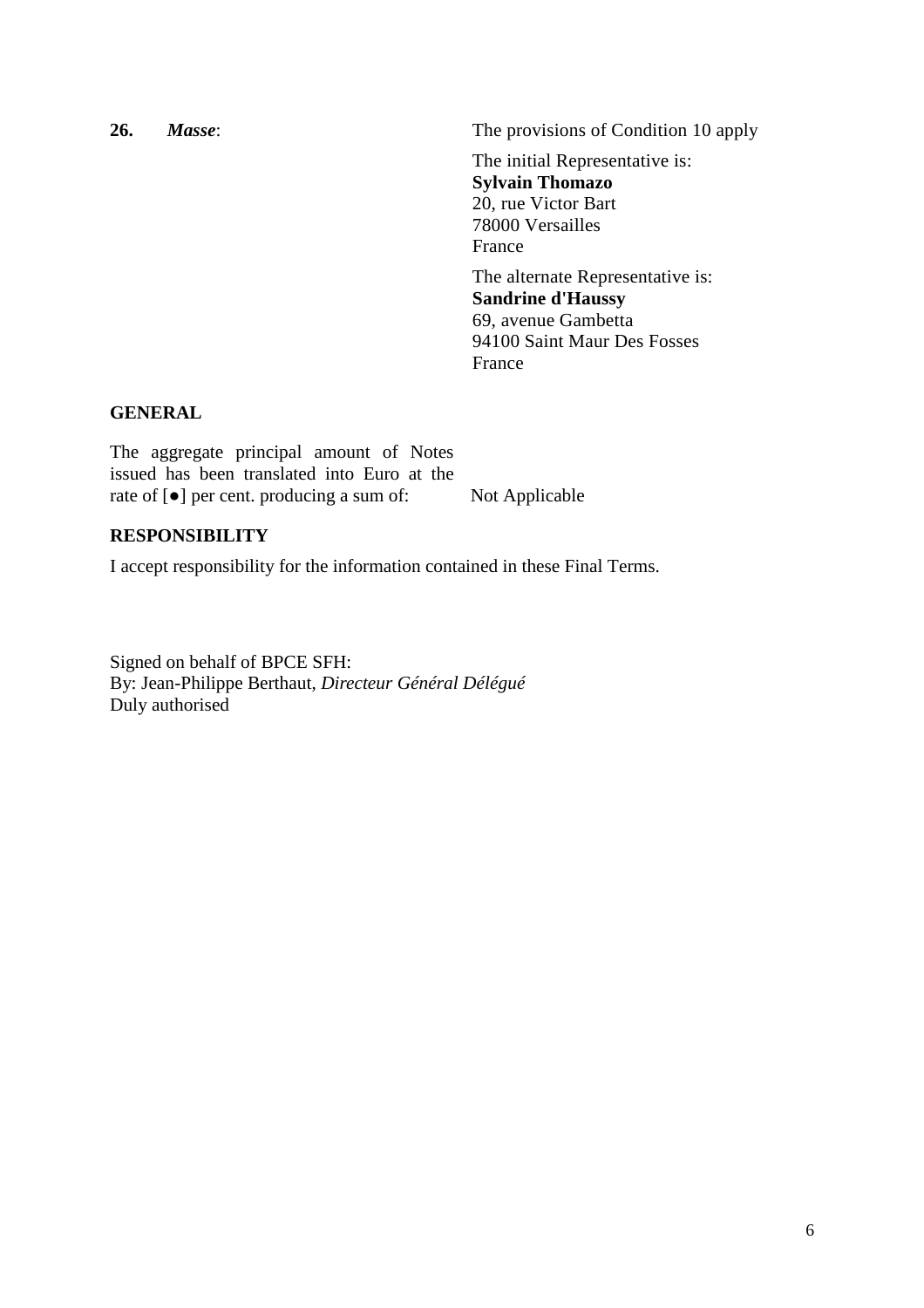### **PART B - OTHER INFORMATION**

## **1. LISTING AND ADMISSION TO TRADING**

| (i)<br>(ii) | Listing:<br>(a) Admission to trading:                                                                                                                                                                                 | <b>Euronext Paris</b><br>Application has been made by the Issuer (or<br>on its behalf) for the Notes to be admitted to<br>trading on Euronext Paris with effect from<br>30 October 2013.                                                                                                                          |
|-------------|-----------------------------------------------------------------------------------------------------------------------------------------------------------------------------------------------------------------------|-------------------------------------------------------------------------------------------------------------------------------------------------------------------------------------------------------------------------------------------------------------------------------------------------------------------|
|             | (b) Regulated Markets or equivalent<br>which,<br>markets<br>to<br>the<br>on<br>knowledge of the Issuer, securities<br>of the same class of the Notes to be<br>admitted to trading are already<br>admitted to trading: | The Existing Notes are already admitted to<br>trading on Euronext Paris.                                                                                                                                                                                                                                          |
| (iii)       | Estimate of total expenses related to<br>admission to trading:                                                                                                                                                        | €4,450 (including the AMF fees)                                                                                                                                                                                                                                                                                   |
| 2.          | <b>RATINGS</b>                                                                                                                                                                                                        |                                                                                                                                                                                                                                                                                                                   |
|             | Ratings:                                                                                                                                                                                                              | The Notes are expected upon issue to be<br>rated:                                                                                                                                                                                                                                                                 |
|             |                                                                                                                                                                                                                       | S&P:AAA                                                                                                                                                                                                                                                                                                           |
|             |                                                                                                                                                                                                                       | Moody's: Aaa                                                                                                                                                                                                                                                                                                      |
|             |                                                                                                                                                                                                                       | Both S&P and Moody's are established in<br>the European Union and registered under<br>Regulation (EC) No. 1060/2009 of the<br>European Parliament and the Council of<br>16 September 2009 on credit rating agencies,<br>as amended (the "CRA Regulation") and<br>included in the list of registered credit rating |

## **3. INTERESTS OF NATURAL AND LEGAL PERSONS INVOLVED IN THE ISSUE**

Save as discussed in section "Subscription and Sale" of the Base Prospectus, so far as the Issuer is aware, no person involved in the offer of the Notes has an interest material to the offer.

## **4. YIELD**

Indication of yield: 1.998 per cent. *per annum*

the CRA Regulation.

agencies published on the website of the European Securities and Markets Authority (www.esma.europa.eu) in accordance with